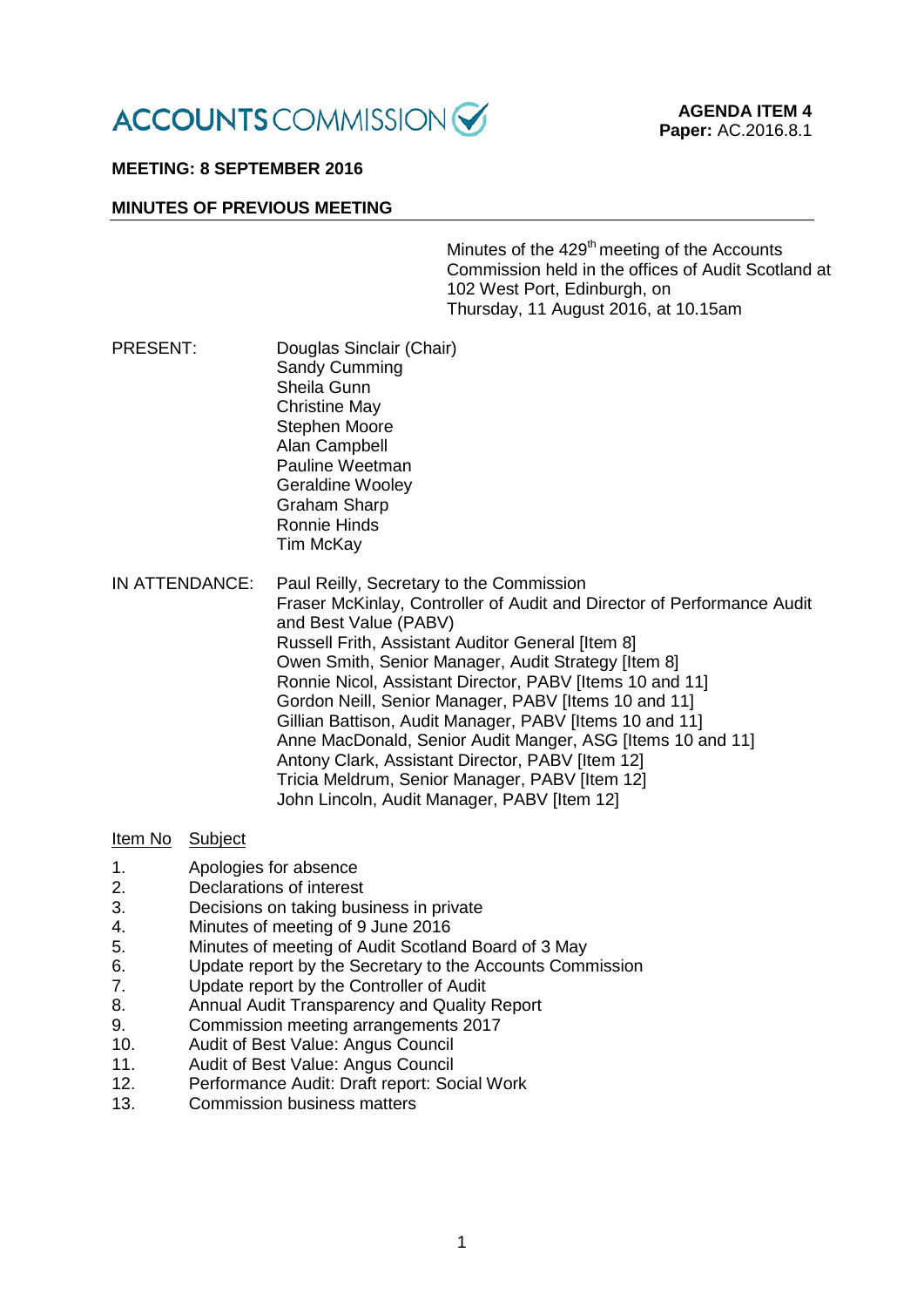# 1. Apologies for absence

It was noted that apologies for absence had been received from Sophie Flemig.

# 2. Declarations of interest

The following declarations of interest were made:

• Sheila Gunn, in item12, as a non-executive Director of the Wheatley Group, concerning its relationship with Glasgow City Council.

### 3. Decisions on taking business in private

It was agreed that items 11 to 13 should be taken in private for the following reasons:

- Item 11 requires the Commission to consider actions in relation to a report by the Controller of Audit. The Commission is then obliged by statute to inform the council in question of its decision, which the Commission does before making the decision public.
- Item 12 proposes a draft audit report, which the Commission is to consider and consult appropriately with stakeholders if necessary before publishing.

# 4. Minutes of meeting of 9 June 2016

The minutes of the meeting of 9 June 2016 were approved, subject to noting advice from the Secretary that:

- In relation to items 8 and 12, the Chair had written to council leaders, copied to chairs of audit and scrutiny committees and chief executives, promoting the Housing benefit audit annual report and the audit report *Housing benefit good practice guide: initiatives which deliver continuous improvement*, a copy of which had been shared with members
- In relation to item 9, the Chair had written to all council leaders, copied to chief executives, confirming that the Commission had approved the framework for the new approach to auditing Best Value, setting out the next steps in the process, and seeking councils' views on the desirability of further engagement with the Commission to this end.

# 5. Minutes of meeting of Audit Scotland Board 3 May 2016

The minutes of the meeting of the Audit Scotland Board of 3 May 2016 were submitted and noted.

*Action: Secretary*

### 6. Update report by the Secretary to the Accounts Commission

The Commission considered a report by the Secretary to the Commission providing an update on significant recent activity relating to local government and issues of relevance or interest across the wider public sector.

Following discussion, the Commission agreed to note the report.

7. Update report by the Controller of Audit

The Controller of Audit provided a verbal update on his recent activity including meetings and discussions with stakeholders.

The Commission noted the update.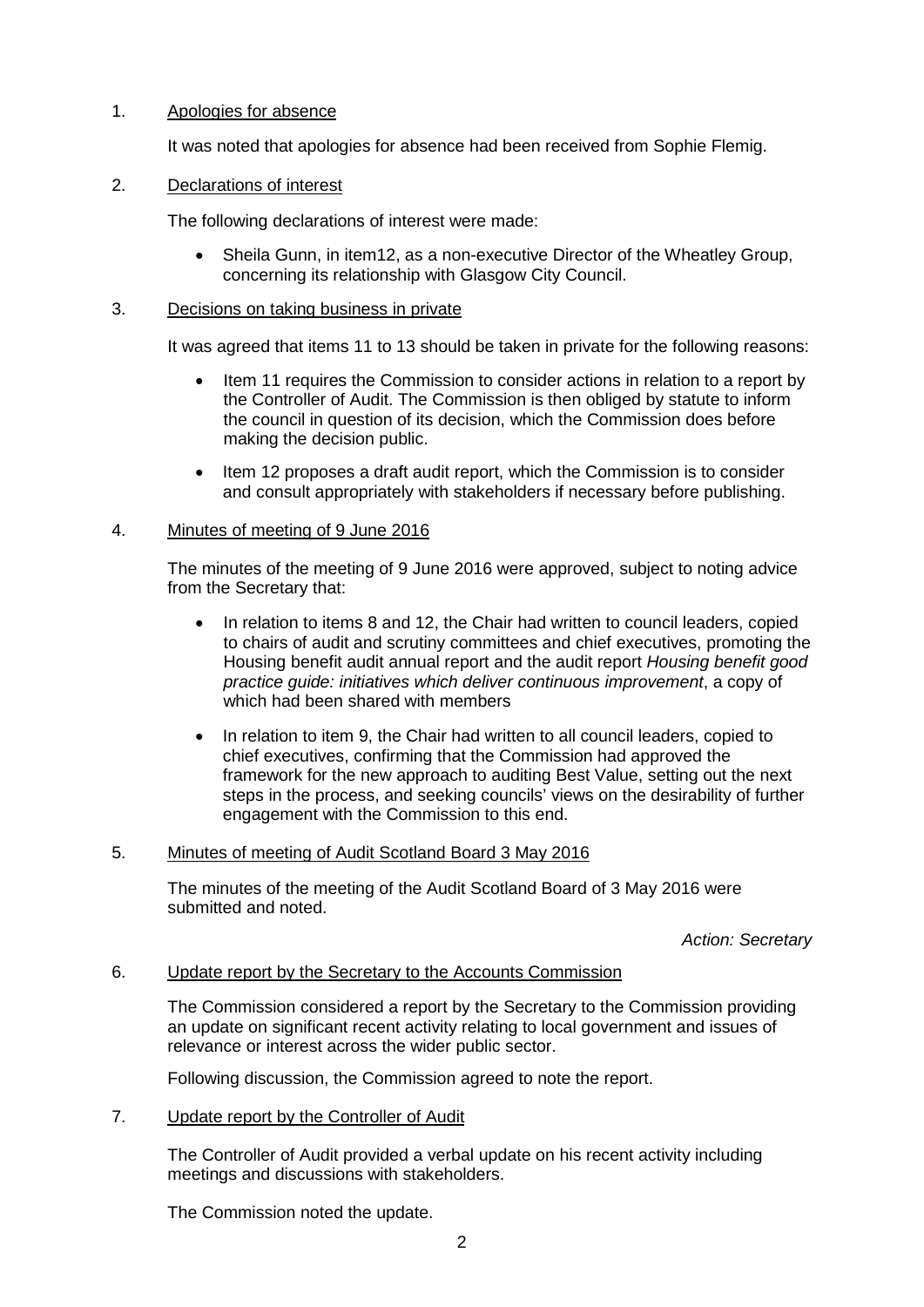### 8. Annual Audit Transparency and Quality Report

The Commission considered a report by the Assistant Auditor General presenting Audit Scotland's Transparency and Quality Report 2015/16.

Following discussion, the Commission:

• Agreed a number of drafting points to be considered by the Assistant Auditor General in the drafting of next year's report.

### *Action: Assistant Auditor General*

- Noted Audit Scotland's proposed review of audit quality arrangements and its impact on future such reports.
- Noted the report and the positive assurance that it provides.

### 9. Commission meeting arrangements 2017

The Commission considered a report by the Secretary to the Commission proposing meeting arrangements for the Commission for 2017.

Following discussion, the Commission:

- Agreed the proposed schedule for meetings of the Commission and its committees in 2017, and in particular:
	- o To retain the January meeting as an optional date;
	- o To retain the two optional committee dates; and
	- o That the August meeting of the Commission start at 10.30am rather than 10.15am.
- Agreed to retain a speaker session during committee days and in this regard agreed that, in relation to paragraph 13 of the report, that a council monitoring officer be included in the schedule of speakers; and
- Agreed that the annual strategy seminar take place in the middle two weeks of March 2017 and a mid-year strategy event in September 2017.

*Actions: Secretary*

#### 10. Audit of Best Value: Angus Council

The Commission considered a report by the Controller of Audit to the Commission seeking its consideration of the Controller of Audit's report of the Best Value audit of Angus Council and seeking direction on how to proceed.

Following questions to the Controller of Audit, the Commission agreed to consider in private how to proceed.

#### 11. Audit of Best Value: Angus Council [*in private*]

The Commission discussed how to proceed in relation to the statutory report by the Controller of Audit on the audit of Angus Council.

Following discussion, the Commission agreed:

• To note that the Controller of Audit would provide further information in support of his report at the next meeting.